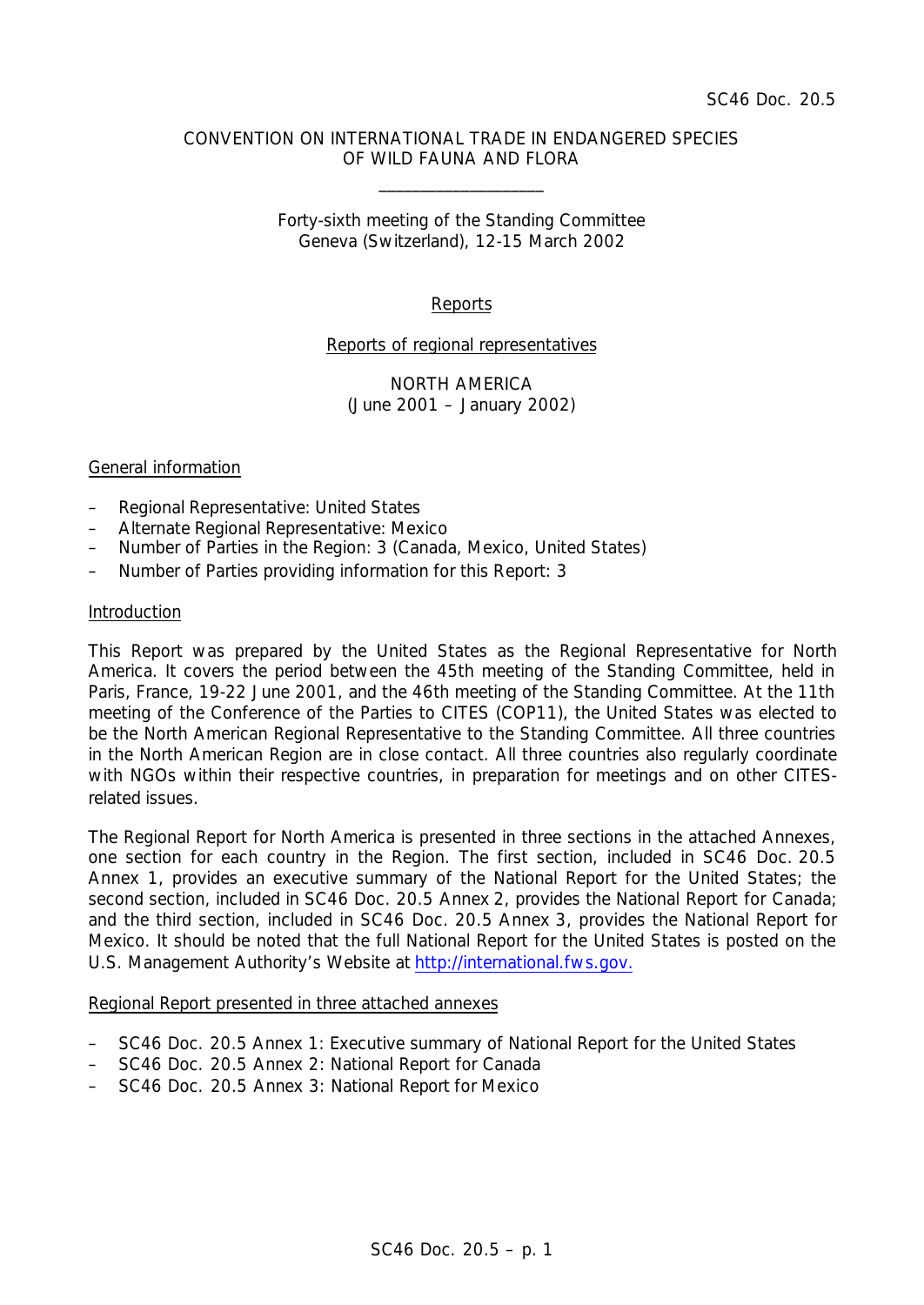SC46 Doc. 20.5 – p. 2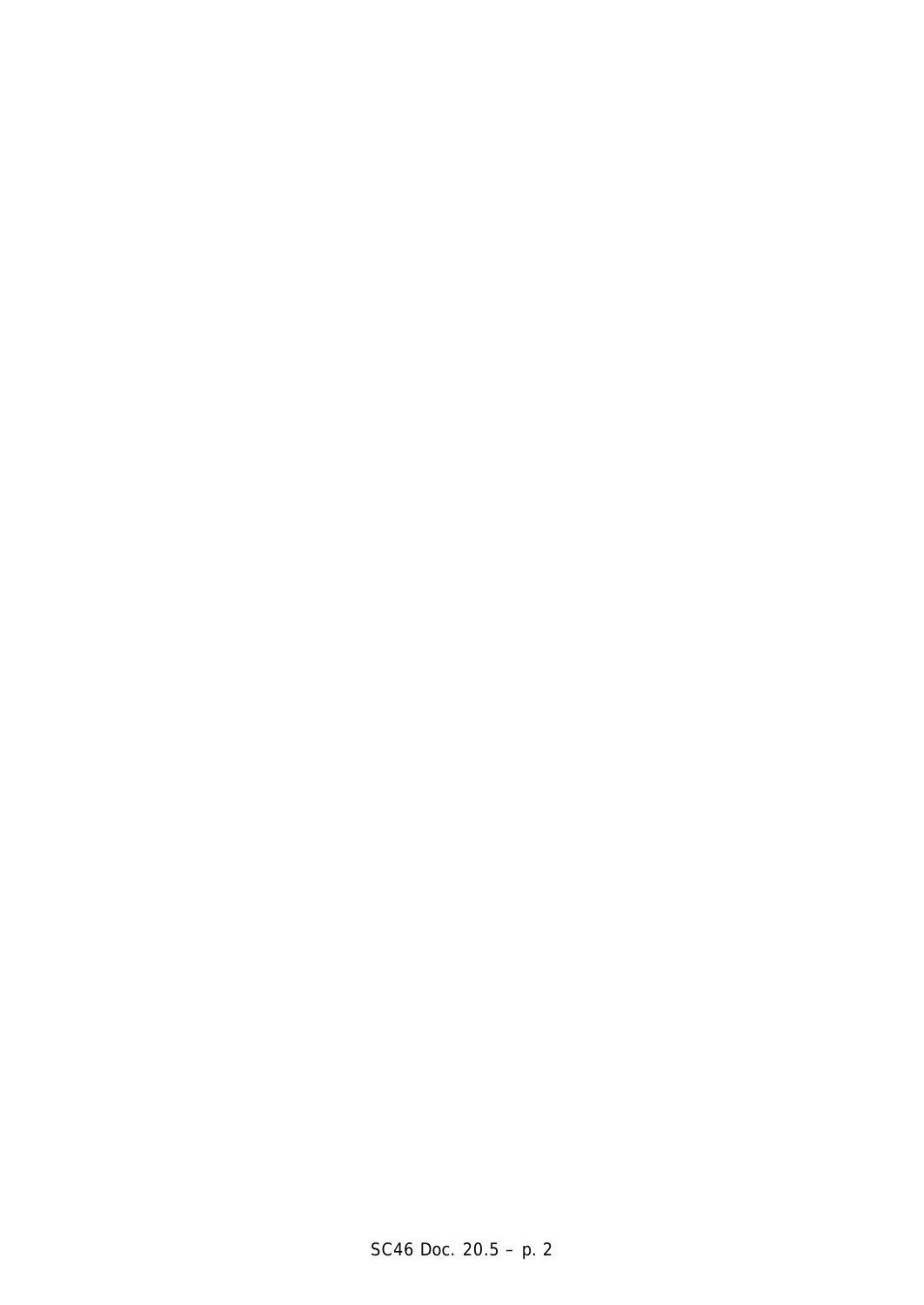# **EXECUTIVE SUMMARY OF REPORT OF CITES ACTIVITIES BY THE UNITED STATES SINCE THE 45TH MEETING OF THE STANDING COMMITTEE FOR PRESENTATION TO THE 46TH MEETING OF THE STANDING COMMITTEE**

### Executive Summary of Report compiled 10 January 2002

Since the 45th meeting of the CITES Standing Committee in June 2001, the United States has taken many active measures in its implementation of the Convention. Provided below is an executive summary of some of the key measures that the United States took during the period from June 2001 through January 2002:

#### **COP12-RELATED ACTIVITIES**

- On 12 June 2001, the U.S. Fish and Wildlife Service (USFWS) published a notice in the *Federal Register* soliciting recommendations from the public for amending Appendices I and II of CITES at the 12th regular meeting of the Conference of the Parties to CITES (COP12).
- On 25 July 2001, the USFWS published a notice in the *Federal Register* soliciting recommendations from the public for potential resolutions, decisions, and agenda items for discussion at COP12.
- At its 45th meeting (SC45), the Standing Committee agreed to consider the establishment of a committee or body that could deal with practical CITES implementation issues. The Secretariat was directed, along with a working group, to develop a draft proposal for COP12 on such a committee for consideration at the 46th meeting of the Standing Committee (SC46). From June 2001 through January 2002, the United States, a member of the working group, has aided the Secretariat in the preparation of a draft proposed resolution for consideration at SC46.

# **CITES ANIMALS COMMITTEE ACTIVITIES**

- The United States sent a five-person delegation to the 17th meeting of the CITES Animals Committee (AC17), which was held 30 July – 3 August 2001, in Hanoi, Viet Nam. Dr. Kurt Johnson of the USFWS, currently the North American Regional Representative on the Animals Committee, represented North America at the meeting.
- The Animals Committee established a working group at its 16th meeting (AC16) on trade in freshwater turtles and tortoises in Southeast Asia. The United States is an active member of the Working Group and is active both in Animals Committee discussions on this issue (based on Decision 11.93), and in preparations for a technical workshop on this issue (based on Decision 11.150). The United States also provided significant funding for the technical workshop, which is scheduled for 25-28 March 2002, in Kunming, China.
- The United States is serving as coordinator for an inter-sessional contact group on Review of Animal Taxa in the Appendices, and has been working on tasks resulting from deliberations at AC17. The United States has begun development of guidelines for conducting reviews of taxa in the appendices, and has monitored progress made on taxon reviews agreed to by other Parties, organizations, or individuals.
- The United States continues to participate in an inter-sessional contact group on Trade in Hard Corals.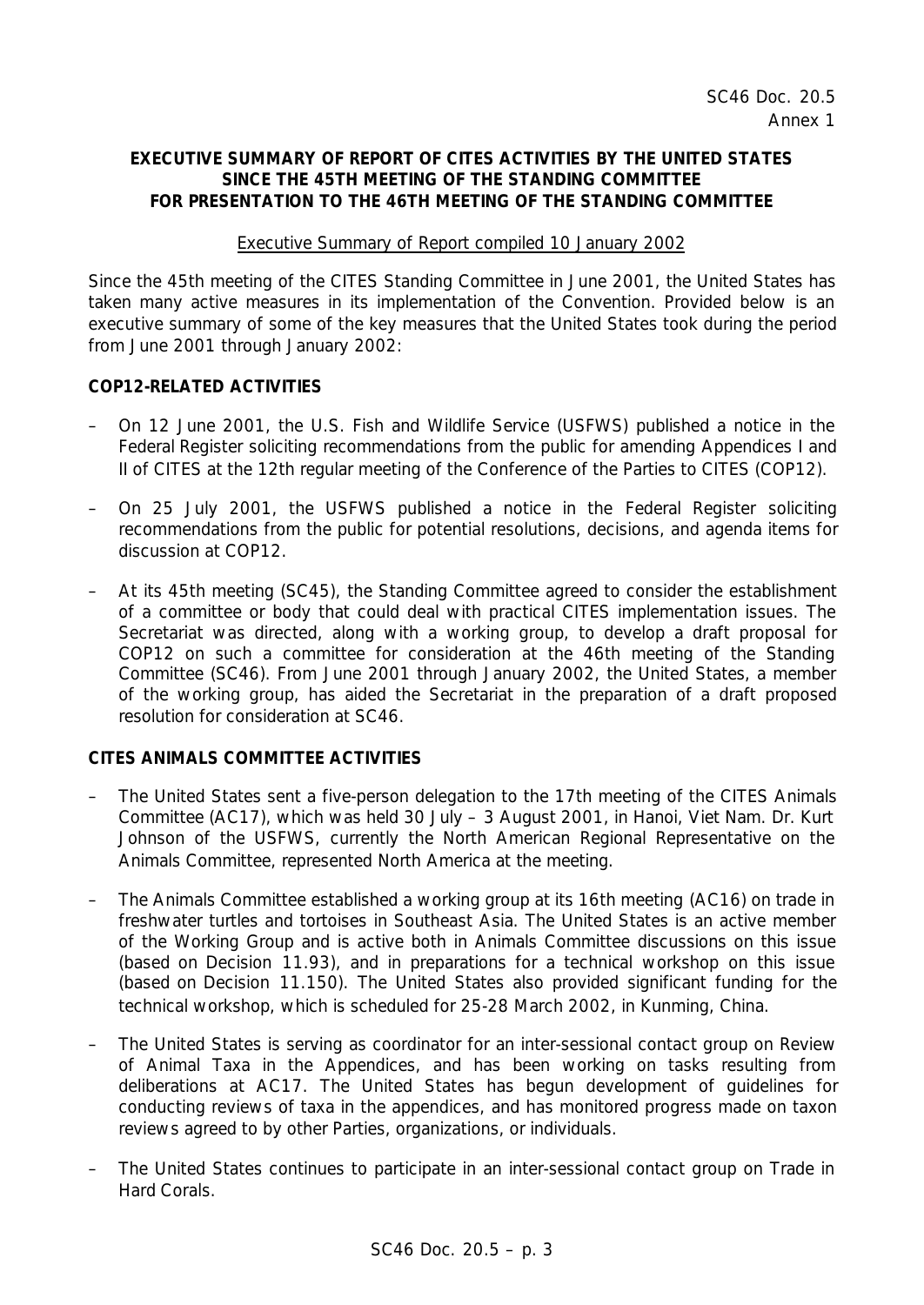– The United States continues to participate in the Significant Trade Review process. The United States provided funding for the review of five chelonian species, and reviewed the Terms of Reference for the country-based significant trade review for Madagascar.

# **CITES PLANTS COMMITTEE ACTIVITIES**

- The United States sent a four-person delegation to the 11th meeting of the CITES Plants Committee (PC11), which was held 3-7 September 2001, in Langkawi, Malaysia, attending as an observer Party.
- At its 10th meeting (PC10) in Shepherdstown, West Virginia, in December 2000, the Plants Committee determined that the study presented by the students of the University of Maryland on *Guaiacum sanctum* should be continued. The Secretariat provided funds donated by the Netherlands and the United States of America. The students worked closely with Mexico to carry out their study. The results were presented at PC11.
- The USFWS analysed the potential implications of a proposal drafted by Switzerland to delist several morphologically distinct species of cacti. The results were discussed at PC11.
- At PC10, the Plants Committee established a Working Group to determine how to proceed with the review of the Orchidaceae. The USFWS conducted this project for the North American Region in collaboration with the American Orchid Society (AOS). The results were discussed at PC11 in September 2001. The USFWS is now working with AOS to draft a proposal for exempting 'supermarket plants' of orchids from CITES controls. The draft proposal will be reviewed by a larger working group and then submitted for further discussion at the 12th meeting of the Plants Committee (PC12), to be held in May 2002 in the Netherlands.
- At PC10, the Plants Committee established the Medicinal Plant Annotations Working Group to address specific recommendations identified in Document PC10.8.4. The USFWS coordinated input from Working Group members and presented a document on this subject for discussion at PC11. The USFWS is now collaborating with France to produce a document that will address the need for improving the consistency and accuracy of annotations for medicinal plants.
- At PC10, the Plants Committee requested that the United States and China conduct a review of the conservation status of *Taxus wallichiana*. The United States has focused on this and related Asian species in the genus *Taxus* due to taxonomic uncertainties. The results were presented for discussion at PC11. The USFWS is currently working with China in an examination of trade in all species of *Taxus* to determine if additional species should be included in Appendix II, and whether traded commodities derived from *Taxus* species are readily recognizable and should be subject to CITES control.
- The USFWS is sharing information with Mexico on artificial propagation of Threatened and Endangered U.S. cacti species. This information is being provided to Mexico to assist them in developing programs for the sustainable harvest of seeds and artificial propagation of their native cacti.
- The United States submitted a document on implementation issues related to Appendix-III timber species for discussion at PC11. The document included five recommendations to help the Parties implement new Appendix-III timber listings.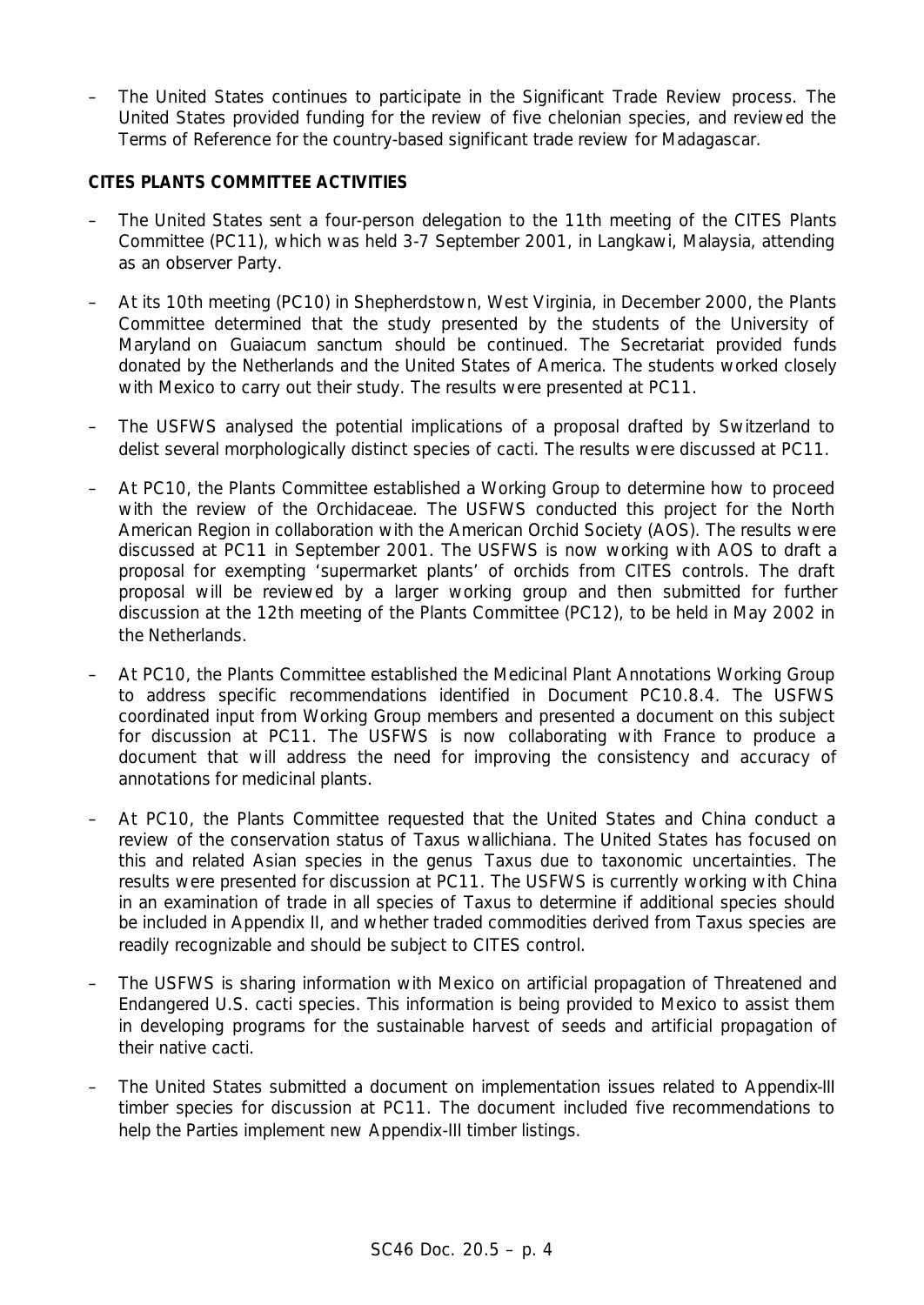- The United States submitted a document to PC11 on illegal trade in *Paphiopedilum* orchid species. The document contained several recommendations for addressing this problem. The Plants Committee adopted these recommendations.
- At PC11, the regional representatives on the Plants Committee were tasked with acting as focal points for the collation of information pertaining to plant production processes. The USFWS is currently compiling information on the plant production systems utilized in the United States, which it plans to provide to Canada, the North American Regional Representative on the Plants Committee.
- The United States, a major importer of mahogany, attended the 1st meeting of the Mahogany Working Group in Santa Cruz, Bolivia, in October 2001. At the meeting, the United States presented its national report on imports of bigleaf mahogany (*Swietenia macrophylla*).

# **ACTIVITIES RELATING TO THE CITES LISTING CRITERIA**

– The United States remains actively engaged in implementation of Decision 11.2, regarding the review of the criteria for amendment of Appendices I and II (Resolution Conf. 9.24). The United States provided comments on the report of the Chairmen of the Animals and Plants Committees and the Chairman of the Criteria Working Group, as requested in CITES Notification to the Parties No. 2001/37.

### **CITES TRAINING AND ENFORCEMENT ASSISTANCE**

- TRAFFIC-East Asia in Taipei conducted a CITES enforcement training workshop on Taiwan 15-19 October 2001. Participants in the workshop included representatives of various government entities on Taiwan that deal with trade in CITES-listed species. The USFWS provided one of its staff as a trainer.
- The USFWS participated via teleconference in a regional wildlife enforcement conference held in Peru that highlighted contraband detection strategies.
- The USFWS presented anti-poaching training to park rangers in Tanzania, Cambodia, and the Galapagos Islands, supporting efforts to safeguard natural resources from illegal take and trade.
- In July 2001, USFWS law enforcement sponsored a three-day U.S.-Russia Sturgeon workshop, which brought together scientists, fisheries managers, industry officials, and law enforcement officers from both nations to examine the complex issues involved in protecting sturgeon populations and achieving a sustainable caviar trade.

### **LAW ENFORCEMENT ACTIVITIES**

– During the time period between June 2001 and January 2002, the United States investigated and prosecuted numerous cases involving smuggling or trafficking of CITES wildlife and plants. Species involved in smuggling cases included Asian arowanas, queen conch, bear, Tibetan antelope, sturgeon, and various reptiles and insects.

#### **PUBLIC EDUCATION EFFORTS**

– During the period from June 2001 through January 2002, the USFWS produced, distributed, and posted on its Website two editions of its CITES Update, a periodical CITES newsletter.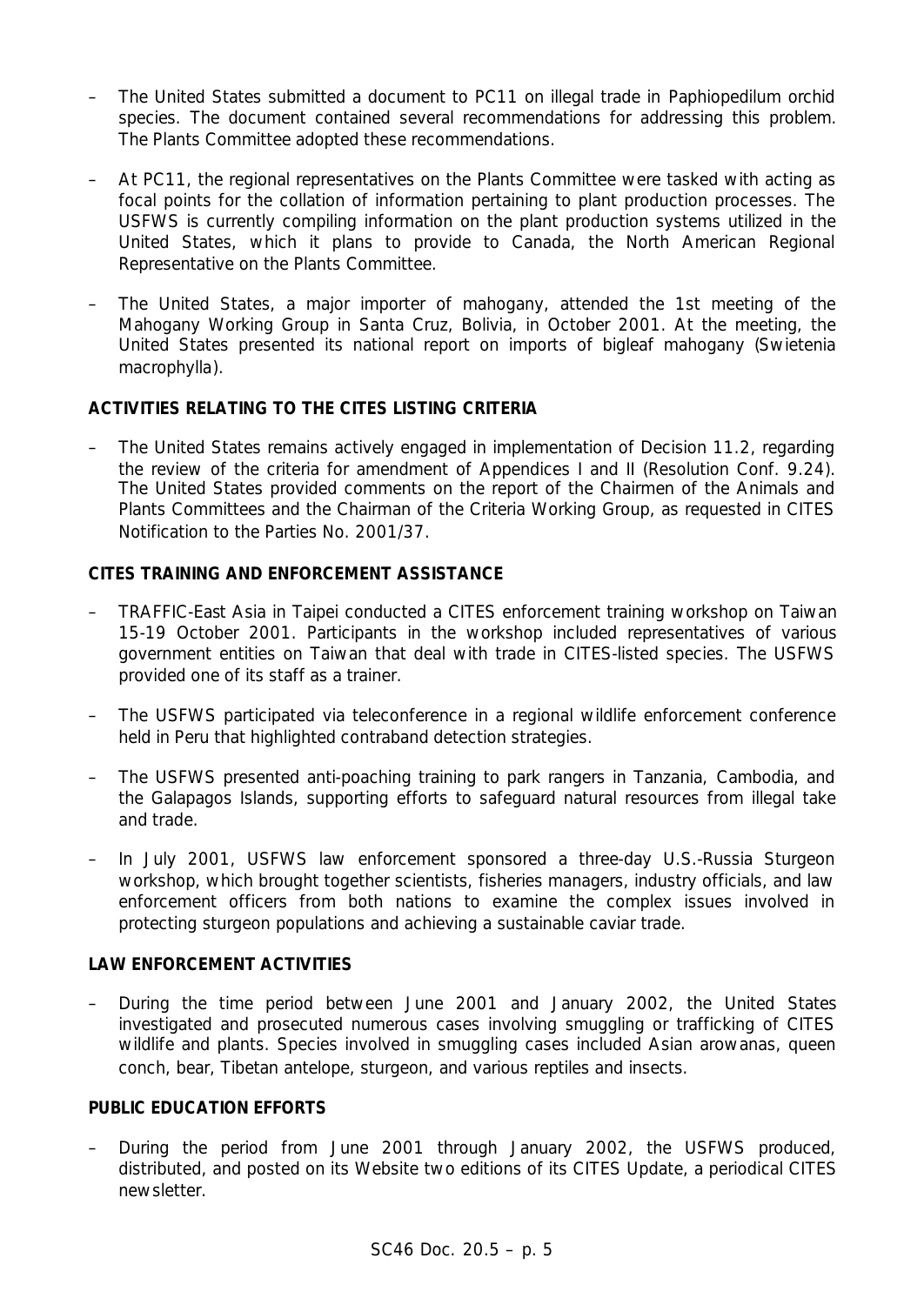– During the latter half of 2001, the USFWS continued to work with the U.S. traditional medicine community through the community's pre-existing educational infrastructure to raise awareness about the use of endangered species in traditional medicines.

## **OTHER U.S. CITES-RELATED ACTIVITIES**

- On 21 November 2001, the United States submitted its response to CITES Notification No. 2001/058, providing information on resolutions for which it has implementation problems and those that it is either not implementing or is only implementing in part.
- The U.S. Congress created the Rhinoceros and Tiger Conservation Fund to strengthen habitat and ecosystem management, develop protected areas, support surveys and monitoring, and increase resources for anti-poaching efforts, wildlife inspection and forensic work. The Fund also supports educational efforts to increase public awareness of the plight of these species, decrease conflicts between them and humans, and encourage use of substitutes for their body parts and products in traditional medicine. The USFWS review and funding of proposals submitted under the Fund is ongoing. For the fiscal year 2002 (which began 1 October 2001), USD 188,000 has been granted so far under the Fund.
- In 2000, the U.S. Congress passed the Great Ape Conservation Act. This Act established the Great Ape Conservation Fund to assist with the conservation of five groups of primates: gorillas, chimpanzees, bonobos, orangutans, and gibbons. In fiscal year 2001, the Congress appropriated USD 748,000 to conserve these species. These funds provide numerous opportunities to develop partnerships with natural resource agencies, academic institutions, local community groups, governmental and non-governmental entities, and individuals committed to partnering for the benefit of conserving the world's remaining great apes. Several grants have been or soon will be awarded under the Fund for great ape conservation programs in Asia and Africa.
- During June 2001 through January 2002, the United States participated in the CITES Timesensitive Research Samples Working Group, which was established to examine the issues related to the international transfer of samples of species included in the CITES Appendices.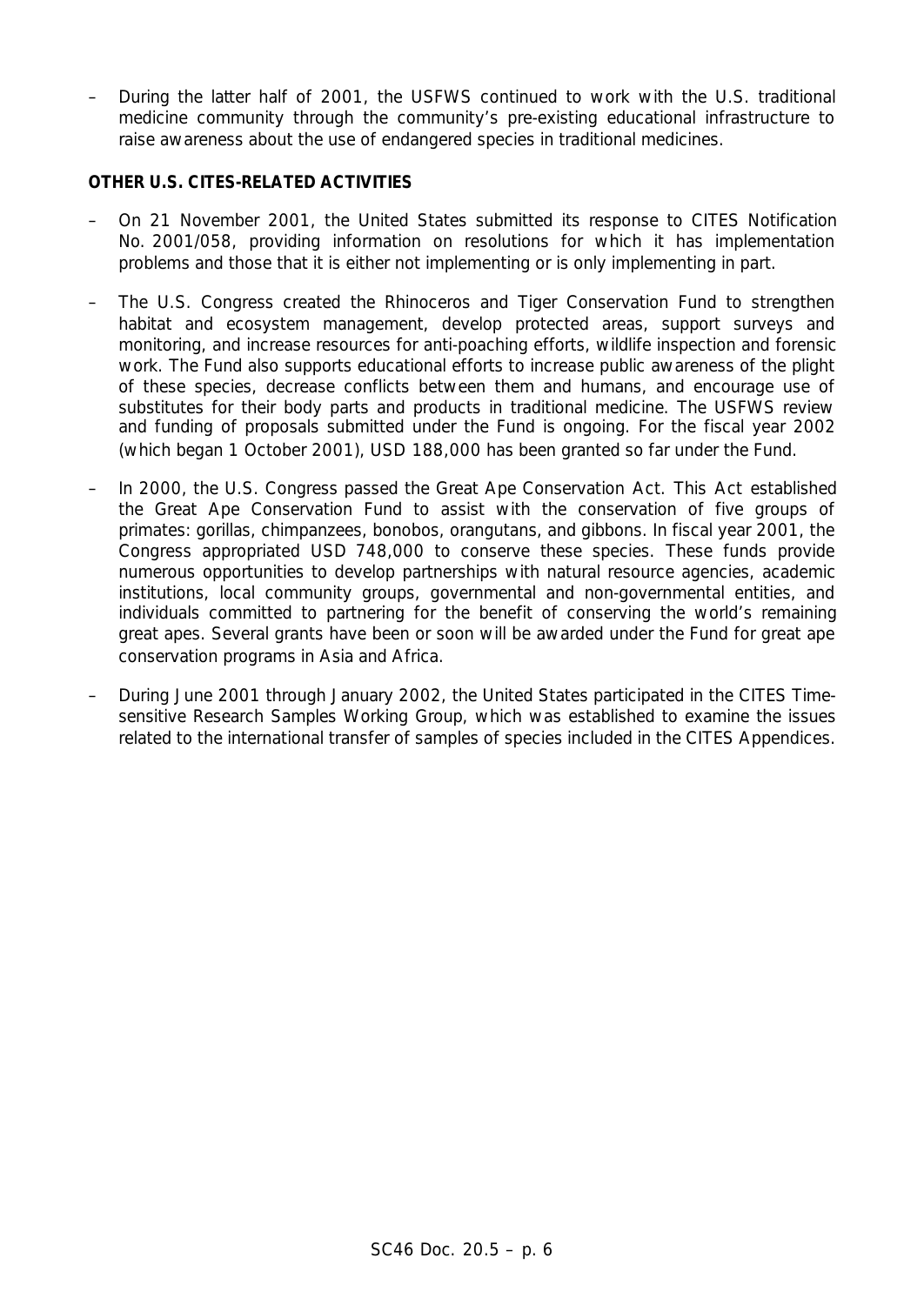### **REPORT OF CITES ACTIVITIES BY CANADA SINCE THE 45TH MEETING OF THE STANDING COMMITTEE FOR PRESENTATION TO THE 46TH MEETING OF THE STANDING COMMITTEE, 12-15 MARCH 2002, GENEVA, SWITZERLAND**

This report outlines the activities that have taken place in Canada from June 2001 to January 2002 to implement the Convention on International Trade in Endangered Species of Wild Fauna and Flora (CITES).

## **45TH MEETING OF THE STANDING COMMITTEE, PARIS, FRANCE, JUNE 19-22, 2001**

Canada was represented at the meeting by David Brackett, Director General, Canadian Wildlife Service, as head of delegation, and by Bertrand von Arx, CITES Scientific Authority and Jean R. Robillard, CITES Management Authority. More than 115 members representing some 50 countries participated in the Standing Committee (SC) meeting.

The agenda contained a number of noteworthy items including the workplan of the Secretariat and its financial reports; a proposal for the establishment of a Technical Committee; trade in time-sensitive research samples; the national legislation project and the significant trade in specimens of Appendix II species.

### **17TH MEETING OF THE ANIMALS COMMITTEE, JULY 30 – AUGUST 3, 2001**

Canada was not able to send a representative to this meeting held in Hanoi, Viet Nam.

### **11TH MEETING OF THE PLANTS COMMITTEE, SEPTEMBER 3-7, 2001**

Canada was represented at the 11th Plants Committee Meeting by Mr. Bertrand von Arx, Canadian CITES Scientific Authority. The meeting was held in Langkawi, Malaysia.

#### **MAHOGANY WORKING GROUP MEETING, OCTOBER 3-5, 2001**

Canada was not able to send a representative to this meeting held in Santa Cruz, Bolivia.

#### **MEETING OF CANADIAN CITES AUTHORITIES, NOVEMBER 22-24, 2001**

Canadian CITES Management, Scientific and Enforcement Authorities representing federal, provincial and territorial governments met from November 22-24, 2001, in Ottawa.

The objectives of the meeting were to identify the requirements of CITES, both national and international, clarify the roles and responsibilities in the management and implementation of the Convention to identify areas in need of improvement.

The meeting provided an opportunity to strengthen co-operation between authorities at different government levels. Views on implementation experiences and difficulties were exchanged. The meeting focused mainly on the collection of scientific data on native CITESlisted species in order to better define Non-Detriment Findings (NDF). The Checklist for NDF's was also explained to all Agencies involved and it will be used in a pilot project (for a few selected species) at a national level and in each of the provinces and territories. Information was also exchanged on registered captive breeding operations in Canada which will be reviewed in Spring 2002; on the possibility of registering Canadian commercial nurseries and on registered scientific institutions.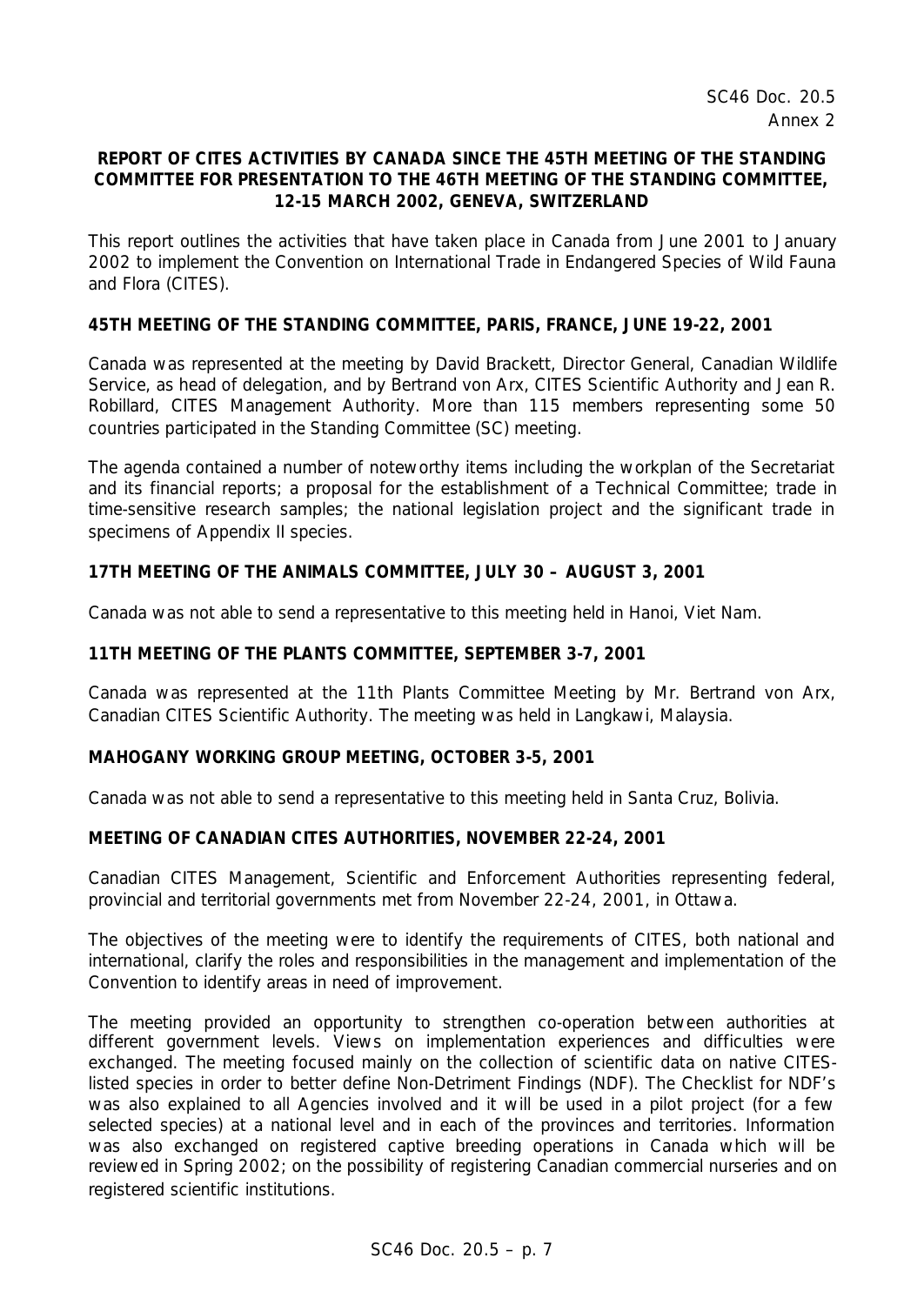The meeting also provided an opportunity to explain the Canadian CITES permit system and how to properly issue a permit, to introduce the automation of permit delivery, to discuss communications and how to better share information and to present technological tools such as DNA analysis, other research activities and how to make best use of Web sites.

## **BIENNIAL REPORT BY CANADA ON LEGISLATION, REGULATORY AND ADMINISTRATIVE MEASURES**

On September 12, 2001, Canada provided the CITES Secretariat with a copy of the *Wild Animal and Plant Protection and Regulation of International and Interprovincial Trade Act* (WAPPRIITA) and of the *Wild Animal and Plant Trade Regulations* that implement the Convention in Canada, as required under CITES Article VII, paragraph 7.(b).

### **PERSONAL AND HOUSEHOLD EFFECTS EXEMPTION / PERSONAL PET PROVISIONS / LABELLING**

Effective January 15, 2000, Canada started to implement a Personal and Household Effects Exemption in accordance with CITES Article VII, paragraph 3. Under CITES Notification No. 2001/070 of October 1, 2001, Canada provided Parties with a copy of its CITES-enabling legislation and regulations.

The set of information also included a summary sheet on the Amendment to regulations that implement the personal and household effects exemption in Canada, labelling, and the implementation of Resolution Conf. 10.20 concerning personal pets. Concerning the latter, in accordance with Resolution Conf. 10.20, paragraph b), Canada requests Parties who wish to conclude an agreement with Canada for the mutual recognition of Certificates of Ownership for personal pets, to write to the Management Authority of Canada.

#### **PREPARATIONS FOR COP12**

As part of its public consultation process, on October 19, 2001, Canada sent out a *Notice of Public Consultation and Call for Proposals for the 12th Meeting of the Conference of the Parties*.

In accordance with Canadian policy, the public is invited to consult with federal and provincial CITES authorities on the development of Canadian proposals and positions for the 2002 conference. Two public consultations are expected to be held in April and October 2002.

# **AUTOMATION OF THE ISSUANCE OF CITES IMPORT PERMITS**

Since January 2001 Canada uses a new permit form that meets the recommended standard for CITES permit format in Resolution Conf. 10.2 (Rev.). Canada has started to implement in phases the automation of its CITES permit issuance. In phase one, CITES Import Permits started to be computer-generated in August 2001. Other types of permits and certificates will be automated in phases during January and February 2002. The automation process will be extended to the Canadian provinces and territories during 2002.

#### **IDENTIFICATION GUIDES**

In November 2001, Canada completed an Identification Guide on Sturgeons and Paddlefish. This guide was published by Environment Canada with the cooperation of the CITES Secretariat, the *Ministère de l'aménagement du territoire et de l'environnement*, *Direction de la nature et des paysages*, France, TRAFFIC Europe, and the Rufford Foundation. It is designed in particular to help staff responsible for enforcing CITES to do their work more quickly and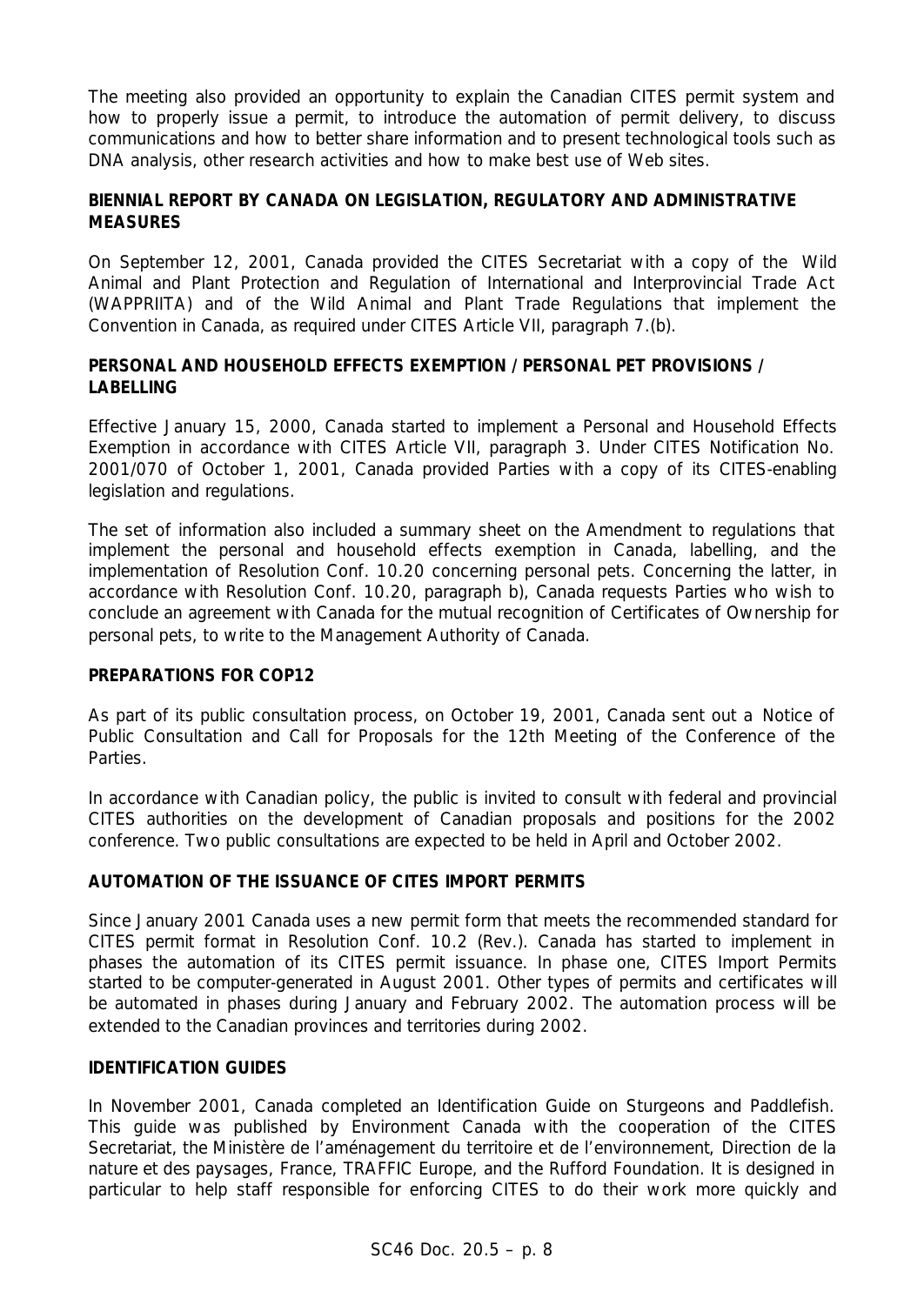efficiently. The use of the guide requires no advanced level of training or previous knowledge of biology. It uses a simple visual approach, which facilitates the identification process. The guide has been distributed to all CITES Management Authorities.

Other guides in the same series were previously published on Butterflies (2000), Turtles and Tortoises (1999), Crocodilians (1995) and Birds (1994).

# **CITES ENFORCEMENT TRAINING**

**A computerized training package** on CITES has been developed for Customs officers by the Canada Customs and Revenue Agency with the assistance of the HQ Enforcement Branch Inspection staff. It consists of a three hour online (or CD) course with exercises that explains practical aspects of the permit verification and fraud detection. This site will be available in three languages by Spring 2002.

**The CITES Tiger Enforcement Task Force** has designed a training package for enforcement officers in range countries. Canada assigned one of its enforcement officers to participate in the training that will be offered by the Tiger Special Enforcement Team. The first course should be presented next year and the development of a training package is underway. Brian Petrar from the Prairies and Northern Region has been assigned the responsibility to prepare and deliver the section dealing with undercover operations. The work is done under the direction of the CITES Secretariat.

### **ENFORCEMENT – TWO SIGNIFICANT INVESTIGATIONS**

Two significant investigations on butterflies and tropical birds have been completed with significant fines and jail terms.

Johanne Flikkema along with her husband Mike and son Harold operated Flikkema Aviaries in Fenwick Ontario. Together they faced 483 related charges for importing and exporting over 5,000 CITES-regulated finches. The Flikkemas (Johanne and Mike) were sentenced to jail terms (12 months and 6 months respectively) and given a significant fine (CAD 100,000) and their son had to also pay a CAD 25,000 fine.

Gilles Deslisle, a butterfly collector, was found guilty after an eight day trail in Vancouver of one count of importing wildlife which was taken in contravention of a foreign law under s. 6(1) WAPPRIITA and one count of importing wildlife without a permit under s. 6(2) WAPPRIITA. Mr. Deslisle was acquitted of four other counts relating to two other importations. Mr. Delisle was given a CAD 25,000 fine on each count for a total fine of CAD 50,000. The judge imposed also 5 year prohibition on the trade, import and export of *Ornithoptera alexandrae* butterflies.

#### **INTERPOL-CITES WORKING GROUP**

Canada is chairing the Interpol-CITES working group. The Interpol Wildlife Working Group has been in operation for many years. The work with Interpol has been formalized in an agreement between Interpol and the Secretariat. Working groups are presently being questioned within Interpol and changes in their organization could result in the disappearance of this working group. If the group is abolished, CITES enforcement will have lost its two enforcement coordinating bodies given that the World Customs Organization eliminated its CITES working group last Fall.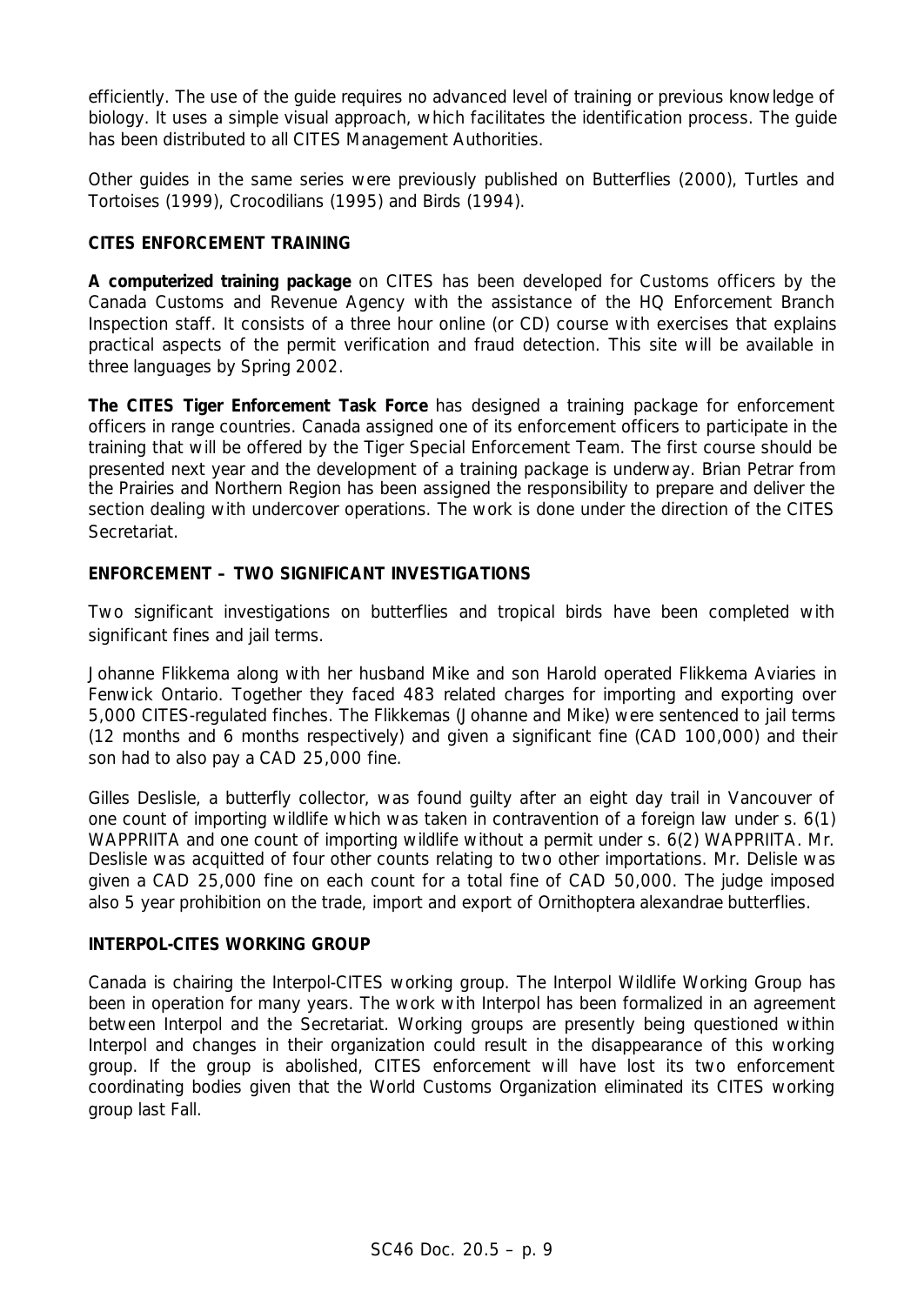#### **NEW CITES-CANADA WEB SITE**

The Canadian Scientific Authority in collaboration with the Management and Enforcement Authorities redesigned and reviewed the contents of the Canadian CITES Web site (www.cites.ca). The new Web site is designed to assist the public in obtaining all pertinent information on CITES. Extensive information is provided on how CITES is implemented in Canada, on permit requirements to import and export CITES specimens and where to apply for permits. Permit application forms will be available from the Web site in the near future.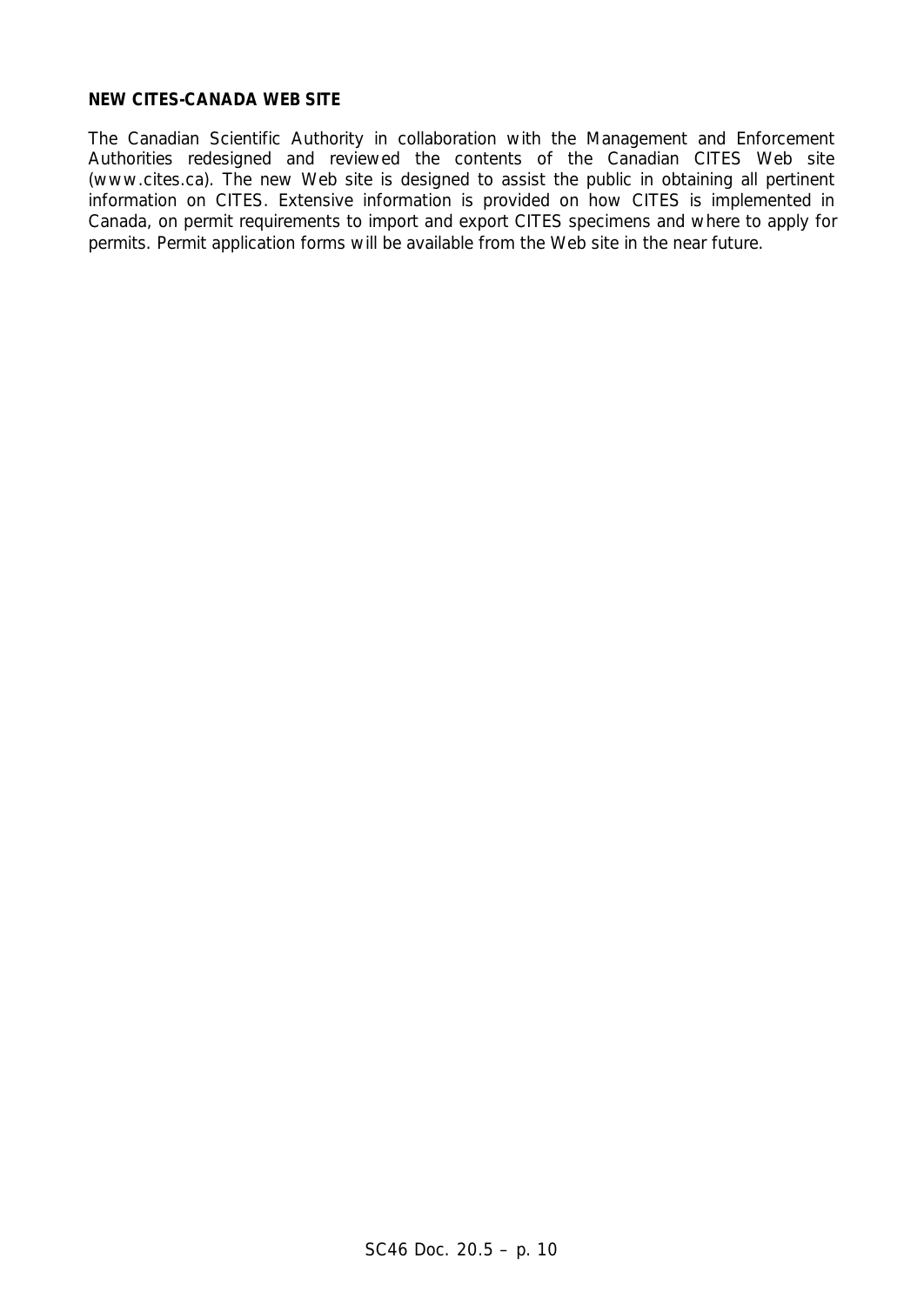## **REPORT OF CITES ACTIVITIES BY MEXICO IN THE PERIOD BETWEEN 1 APRIL 2001 AND 4 JANUARY 2002**

## 14 December 2001

Among the commitments fulfilled by the CITES Management and Scientific Authorities of Mexico, was our participation in the 45th meeting of the Standing Committee, the 17th meeting of the Animals Committee and the 11th meeting of the Plants Committee. Our country also participated or organized meetings as a part of the North American Region, at which we were naturally present. Over this period, we attended the following:

- The 1st dialogue meeting of the hawksbill turtle range States (*Eretmochelys imbricata*) in the wider Caribbean, 15-17 May 2001, Mexico City, Mexico.
- The 45th meeting of the Standing Committee, 18-21June 2001, Paris, France.
- The 17th meeting of the Animals Committee, 30 July 3 August 2001, Hanoi, Vietnam.
- The teleconferences of the sub-group of experts on the hawksbill turtle; 24 August and 24 October 2001.
- The 11th meeting of the Plants Committee, 3-7 September 2001, Langkawi, Malaysia.
- The meeting of the Mahogany Working Group; 3-5 October 2001, Santa Cruz de la Sierra, Bolivia.

The activities carried out by the Management and Scientific Authorities were:

# **45TH MEETING OF THE CITES STANDING COMMITTEE**

*Coordinating meeting for the North American Region.* Some of the conclusions were:

- To detail and possibly create a working group for biological samples, perhaps expanding its scope.
- When Dr. Susan Lieberman (United States) resigned as Chairman, Mexico preferred not to take on the chairmanship of the region in Vietnam. Therefore, the United States was asked to continue chairing the region and to designate a new representative. The United States accepted.

# **17TH MEEETING OF THE ANIMALS COMMITTEE**

AC17 Doc. 8.1, Periodic Review of animal taxa in the Appendices – Evaluation of species selected at AC15 and AC16, was presented. It contained the finished analyses on species selected at previous meetings. At this time, only the North American Region presented analyses, two of which were by Mexico (*Ara macao* and *Totoaba macdonaldii*) and two by the United States (*Falco peregrinus* and *Cnemidophorus hyperythrus*).

**Review of species in the Appendices.** Besides endorsing the decisions on *Ara macao* and *Totoaba macdonaldii*, the situation of *Falco peregrinus* was reviewed. Here Mexico expressed the desire to keep the species in Appendix I. In the case of *Cnemidophorus hyperythrus*,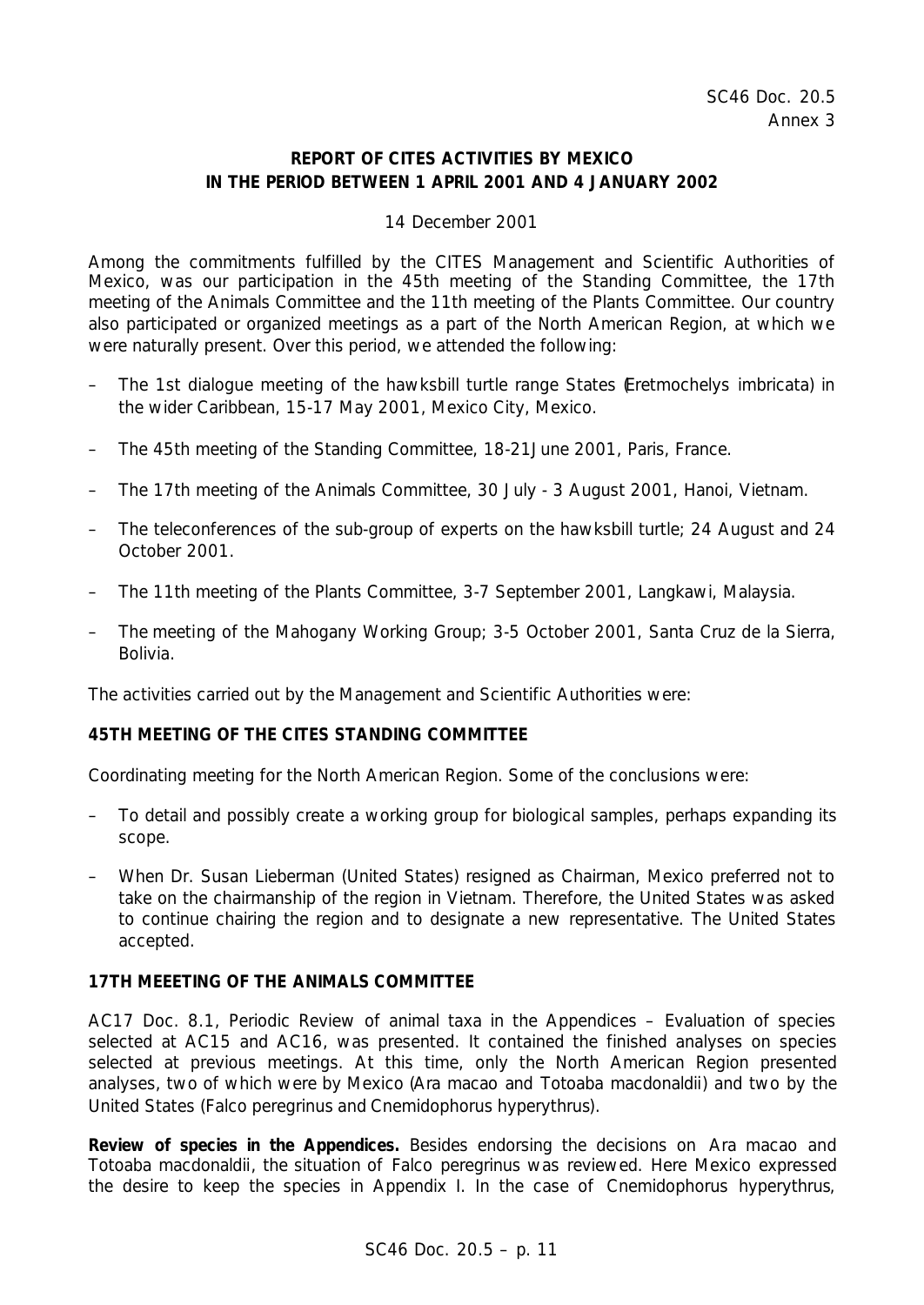Mexico offered to provide further information to the Scientific Authority of the United States Upon review of the list of species pending study, Mexico committed to continuing with the studies of *Ambystoma mexicanum* and *Dermatemis mawii*.

# **11TH MEETING OF THE PLANTS COMMITTEE**

**Follow-up of CoP11 Decisions (***Guaiacum sanctum***).** The United States and Mexico presented the document on the taxonomic analysis of Mexican *Guaiacum* species, which was of great aid in advancing our progress on the topic. However, Mexico emphasized the lack of knowledge on the population status of these species and the need for a more thorough study before making a decision on changing their listing in the Appendices. There is a line of thought that considers listing the entire genus in Appendix II instead of moving only *G. sanctum* to Appendix I. It was concluded that Mexico would submit a proposal to conduct this population survey. TRAFFIC (formally) and the United States (informally) offered to finance part of the project, especially if there was a contribution from Mexico (co-funding). The Mexican Delegation prepared a budget estimate of USD 30,000 and undertook to prepare and submit a detailed version to the Secretariat. The estimate was given to the Chairman of the Plants Committee, to the Secretariat, the United States and to TRAFFIC. Germany committed to performing analyses of anatomy and DNA for identification of *Guaiacum* timber. The Secretariat asked whether Mexico could produce documented evidence of non-detrimental use and mentioned that this species might be considered under the Review of Significant Trade. Mexico was informally told that the European Union would ban trade in this species in shipments from Mexico.

**Technical proposals for the 12th meeting of the Conference of the Parties.** Exchange of scientific herbarium specimens of certain plant taxa listed in Appendix II. Mexico opposed Switzerland's proposal for exemption from registry, and supported the system currently in force, whereby herbaria are registered with Management Authorities. The proposal was finally rejected by the Plants Committee.

**Species proposals for the 12th meeting of the Conference of the Parties.** Delisting of leafbearing cacti (Pereskioid and Opuntioid Cactaceae) (from Appendix II). Mexico submitted its document opposing the Swiss proposal, after a long debate pitting Switzerland, the representative for Europe, and Austria against Mexico, the United States, Chile, the representative for South and Central America and the Caribbean, and the representative for Asia. The Plants Committee recommended postponing the proposal until Switzerland and the countries of origin could prepare a new document with the sufficient, necessary information.

**Significant Trade in plants.** Following a rather confused debate, the document prepared by UNEP-WCMC was reviewed. In this document, UNEP-WCMC had compiled data derived from Parties' reports on legal trade in Appendix-II species showing that some species are probably being harvested to unsustainable levels. In order to identify these species, an average of 100 specimens was the number considered an "admissible threshold." Mexico considered this number highly questionable. From this list, working groups were formed. Apart from doubting the procedure, Mexico participated in the review of data on Cactaceae, finding that specimens of Mexican species had been exported. These species were left for future stages of the selection process, after the data are verified and – at Mexico's request – reviewed by experts to assess the impact of such trade, given the biology and situation of the species.

# **Review of the Appendices**

*Orchids*: Following the review and discussion of the document prepared by the Secretariat, it was concluded that while delisting some orchid genera could be suggested, putting this idea into practice and identifying orchids would be very difficult for Customs personnel. Therefore, the Plants Committee decided to maintain the current status of all orchids.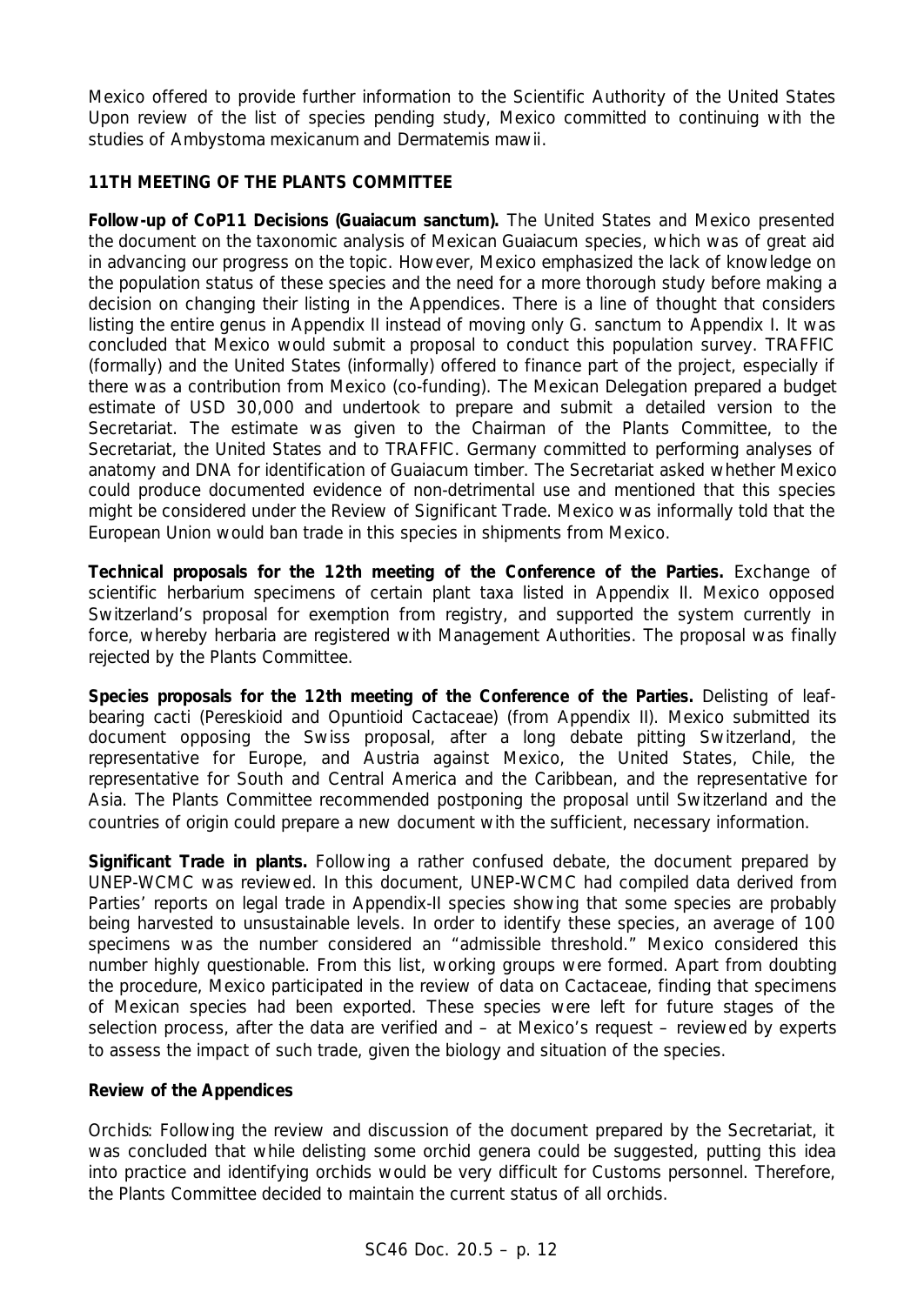*Mexican Cactaceae*: In response to the document presented by Switzerland, Mexico submitted its own document, explaining the basis for its rejection of the proposals to downlist five Mexican species. The only ones excepted were *Astrophytum asterias* and the genus *Turbinicarpus*, which we agreed to keep in Appendix I.

Mexico gave updated information that had been compiled by several different cactus experts. These elements were outlined, species by species, indicating to Switzerland that the data presented by the Swiss delegation was not recent. During the discussions, Switzerland claimed that it had never received an answer from Mexico when asked for information. Mexico apologized, saying that with the change of Government this communication had been left pending. In the intense debate, some European countries supported the Swiss proposal, with Chile, the United States, the representative for Central and South America and the Caribbean, the representative for Asia and the representative for Africa supporting the Mexican position. The Plants Committee finally decided to postpone the proposal. Switzerland, Mexico, Paraguay, Brazil and the United States were to establish contact and validate the information in order to be able to base their cooperation on more elements of judgement, and prepare a new proposal.

# **OTHER ACTIVITIES**

- A tri-national workshop was organized, among Guatemala, Belize and Mexico, at the Chajul Research Station in Selva Lacandona, Mexico, February 2001, on the scarlet macaw *Ara macao*. The results of this workshop shed new light on the information we have about this species, and can contribute to facilitating the review of the Appendices that is in progress.
- Within the framework of the Plants Committee, the study on biological knowledge and population status of the endemic, threatened cactus species *Mammillaria pectinifera* and *M. solisioides* has been completed.
- Mexico attended the meeting of the Committee of experts on crocodiles. It was agreed that wild populations should be studied with a view to preparing a proposal for amendment of the species *Crocodylus moreletii* in the Appendices.
- The work carried out by the Mexican Scientific Authority, documenting trade in Cactaceae through the Internet, was presented. This work generated a database that was submitted to the Management Authorities of Mexico, Canada and the United States.
- Talks were initiated with the Environmental Co-operation Commission (ECC) of North America. Our objective was to seek funding for other types of projects, including CITES species, within the framework of the Shared Species Programme (among Canada, Mexico and the United States).
- Mexico acquired certain commitments during the meetings of the sub-group of experts on the hawksbill turtle *Eretmochelys imbricata*. As a follow-up to these meetings, Mexico sent a timely reply (30 November 2001) to the request for data in the questionnaire prepared by UNEP-WCMC. Mexico agreed to deliver detailed information later, as soon as the complete report is ready.

### **PROJECTS UNDERWAY**

Studies are being supported on:

- *Strombocactus disciformis* and *Turbinicarpus pseudomacrochele* (Cactaceae)
- *Guaiacum sanctum* (*Guaiacum*)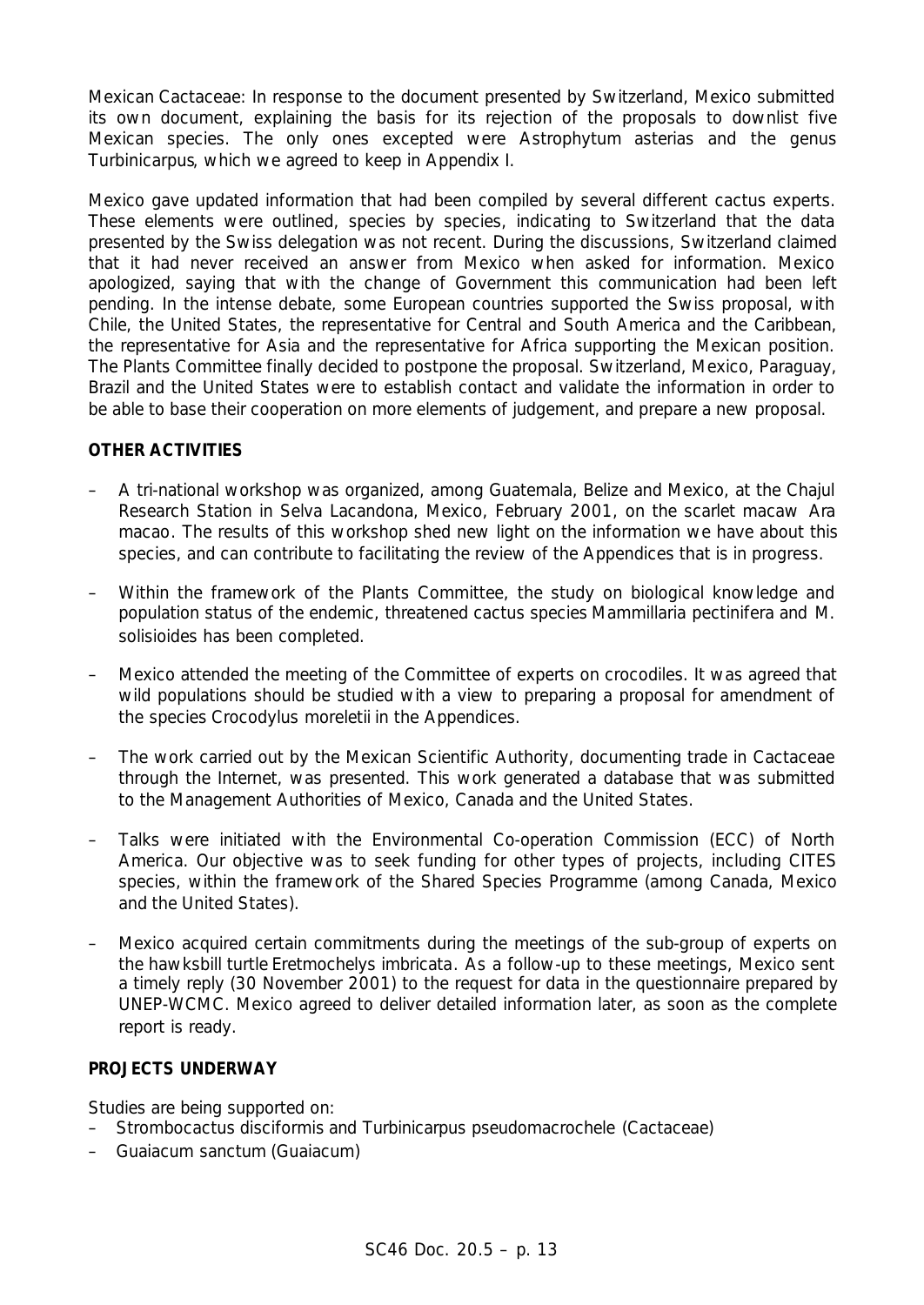### **PROJECTS IN THE PROCESS OF PREPARATION**

*Dermatemys mawii Ambystoma mexicanum Amazona oratrix*

- Concerning issuance of CITES Certificates for imports and exports, Mexico granted a total of 649 import certificates, 152 export certificates and 1190 re-export certificates during this period. The breakdown is shown in **Annex I**. For these purposes, 1991 CITES stamps were used.
- In full compliance with the provisions of the CITES Secretariat, Mexico has fulfilled its obligations by sending timely reports on the issuance of Certificates. Mexico has made its reports annual (the most recent one on October 31, 2001) and bimonthly. Here, it must be clarified that these latter reports were discontinued in March 2001.
- The CITES Management Authority of Mexico maintains constant communication with the authorities of other Parties and with the CITES Secretariat directly. This communication is more regular with the Parties of the North American Region.
- Another aspect covered in the CITES provisions is follow-up on the activities of the socalled "Rescue Centres" (Centres for Wildlife Conservation and Research). The results obtained in Mexico are indicated in Annex II to this report.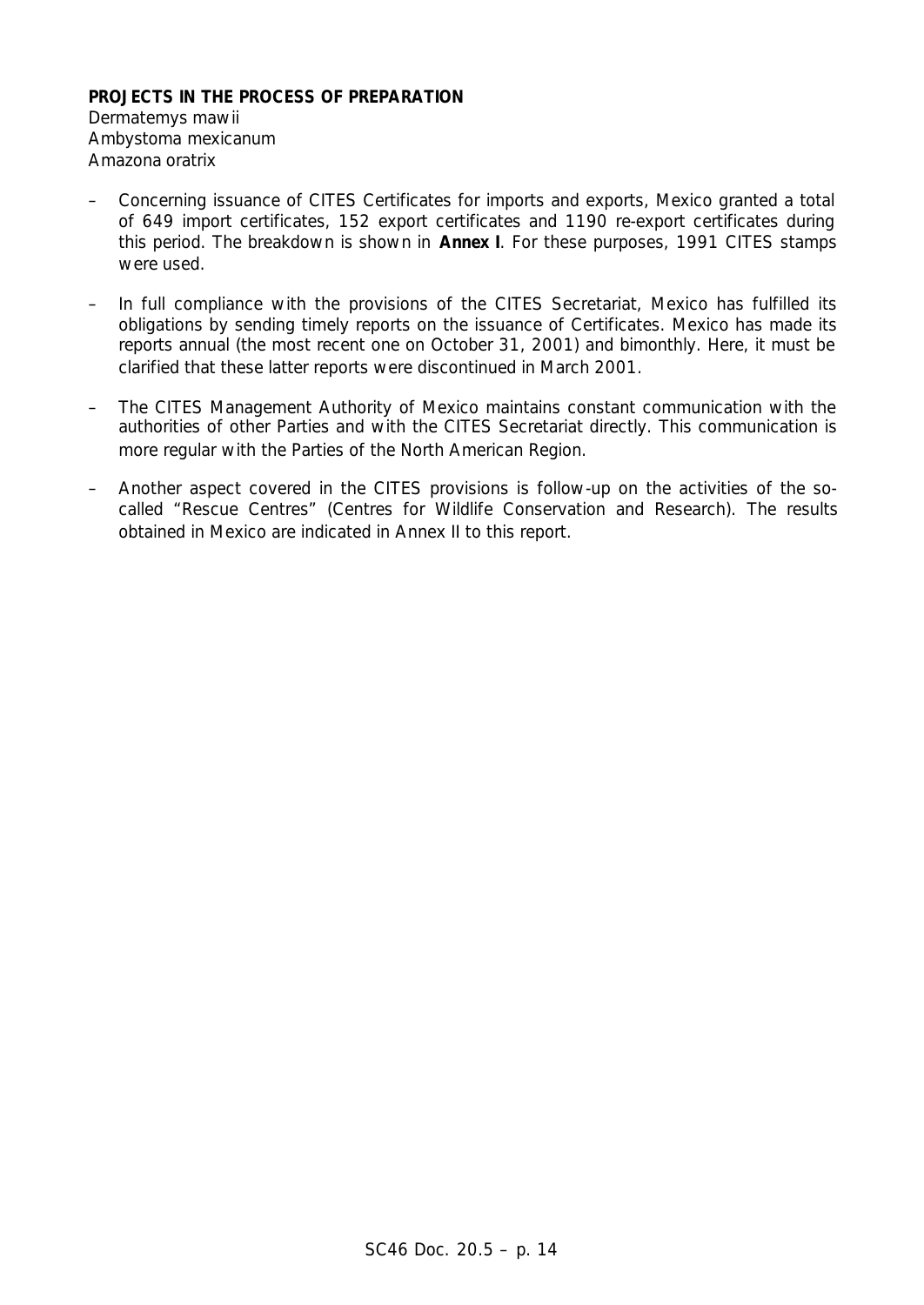## **ANNEX I**

| <b>MONTH</b>      | <b>IMPORT</b> | <b>EXPORT</b> | <b>RE-EXPORT</b> | <b>TOTAL</b> |
|-------------------|---------------|---------------|------------------|--------------|
| <b>APRIL 2001</b> | 68            | 20            | 79               | 167          |
| MAY 2001          | 78            | 17            | 111              | 206          |
| <b>JUNE 2001</b>  | 86            | 13            | 146              | 245          |
| <b>JULY 2001</b>  | 68            | 8             | 139              | 215          |
| AUGUST 2001       | 82            | 18            | 211              | 311          |
| SEPT. 2001        | 71            | 9             | 187              | 267          |
| OCT. 2001         | 92            | 19            | 158              | 269          |
| NOV. 2001         | 77            | 31            | 91               | 199          |
| DEC. 2001         | 27            | 17            | 68               | 112          |
| <b>TOTAL</b>      | 649           | 152           | 1190             | 1991         |

# **CITES CERTIFICATES ISSUED BY THE CITES MANAGEMENT AUTHORITY OF MEXICO FROM APRIL 2001 TO JANUARY 2002**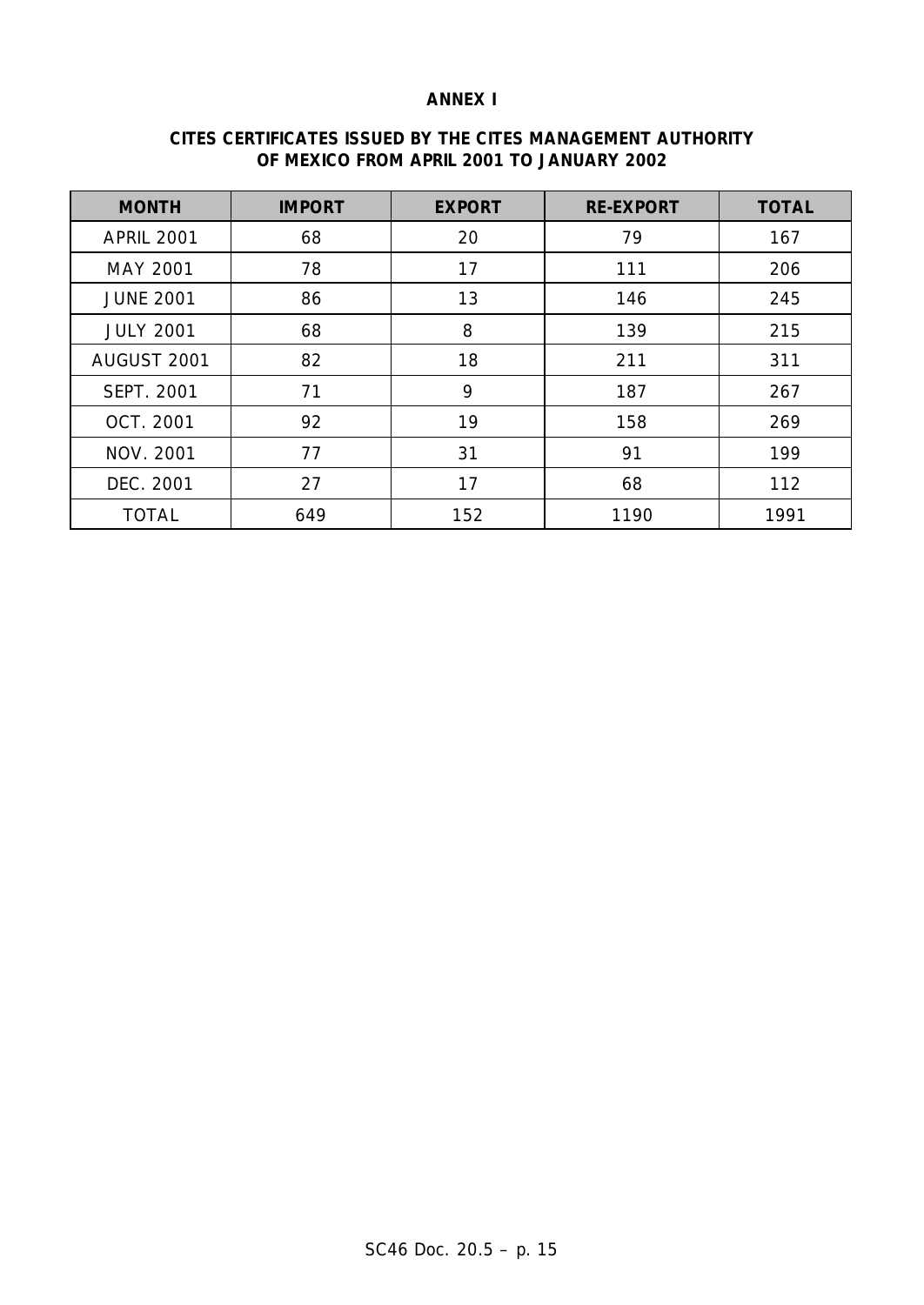#### **ANNEX II**

### **STATISTICAL REPORT ON MANAGEMENT OF WILD ANIMALS SEIZED OR RECEIVED VOLUNTARILY, SHELTERED IN WILDLIFE CONSERVATION AND RESEARCH CENTRES (CECIVS)**

| <b>CENTRE</b>      | <b>CLASS</b>     | P.S.           | G              | F              | $\mathbf C$  | L              | IN<br><b>REHABILITATION</b> |
|--------------------|------------------|----------------|----------------|----------------|--------------|----------------|-----------------------------|
| <b>LOS REYES</b>   | <b>MAMMALS</b>   | 27             | 37             | 15             | 9            | 26             | 14                          |
|                    | <b>BIRDS</b>     | 56             | 37             | 9              | 19           | 20             | 45                          |
|                    | <b>REPTILES</b>  | 92             | 71             | 73             | 6            | 50             | 34                          |
|                    | <b>TOTAL</b>     | 175            | 145            | 97             | 34           | 96             | 93                          |
| <b>GUADALAJARA</b> | <b>MAMMALS</b>   | 29             | 6              | 29             | $\Omega$     | 6              | $\overline{O}$              |
|                    | <b>BIRDS</b>     | 54             | 64             | 14             | $\Omega$     | 20             | 84                          |
|                    | <b>REPTILES</b>  | 38             | 38             | 35             | $\Omega$     | 15             | 26                          |
|                    | <b>ARACHNIDS</b> | $\mathbf{1}$   | $\overline{O}$ | $\overline{O}$ | $\Omega$     | 1              | $\overline{O}$              |
|                    | <b>TOTAL</b>     | 121            | 108            | 78             | $\mathbf 0$  | 41             | 110                         |
| <b>EL ARCA</b>     | <b>MAMMALS</b>   | $\Omega$       | 41             | 1              | 35           | 4              | 1                           |
|                    | <b>BIRDS</b>     | $\overline{7}$ | 94             | 16             | 51           | $\overline{7}$ | 27                          |
|                    | <b>REPTILES</b>  | $\overline{O}$ | 5              | 3              | $\Omega$     | $\overline{O}$ | 2                           |
|                    | <b>TOTAL</b>     | $\overline{7}$ | 140            | 20             | 86           | 11             | 30                          |
| <b>TEKAX</b>       | <b>MAMMALS</b>   | 58             | 9              | 8              | $\mathbf{1}$ | 5              | 53                          |
|                    | <b>BIRDS</b>     | 42             | 12             | 18             | $\Omega$     | $\overline{O}$ | 36                          |
|                    | <b>REPTILES</b>  | 5              | 1              | 6              | $\Omega$     | $\Omega$       | $\overline{O}$              |
|                    | <b>TOTAL</b>     | 105            | 22             | 32             | 1            | 5              | 89                          |

## **PERIOD FROM APRIL 2001 TO JANUARY 2002**

P.S. = PREVIOUS STOCK

 $G = GAMNS$ 

 $L =$  LOSSES

 $C =$  CHANNELLED SPECIMENS

 $F = FREED$  SPECIMENS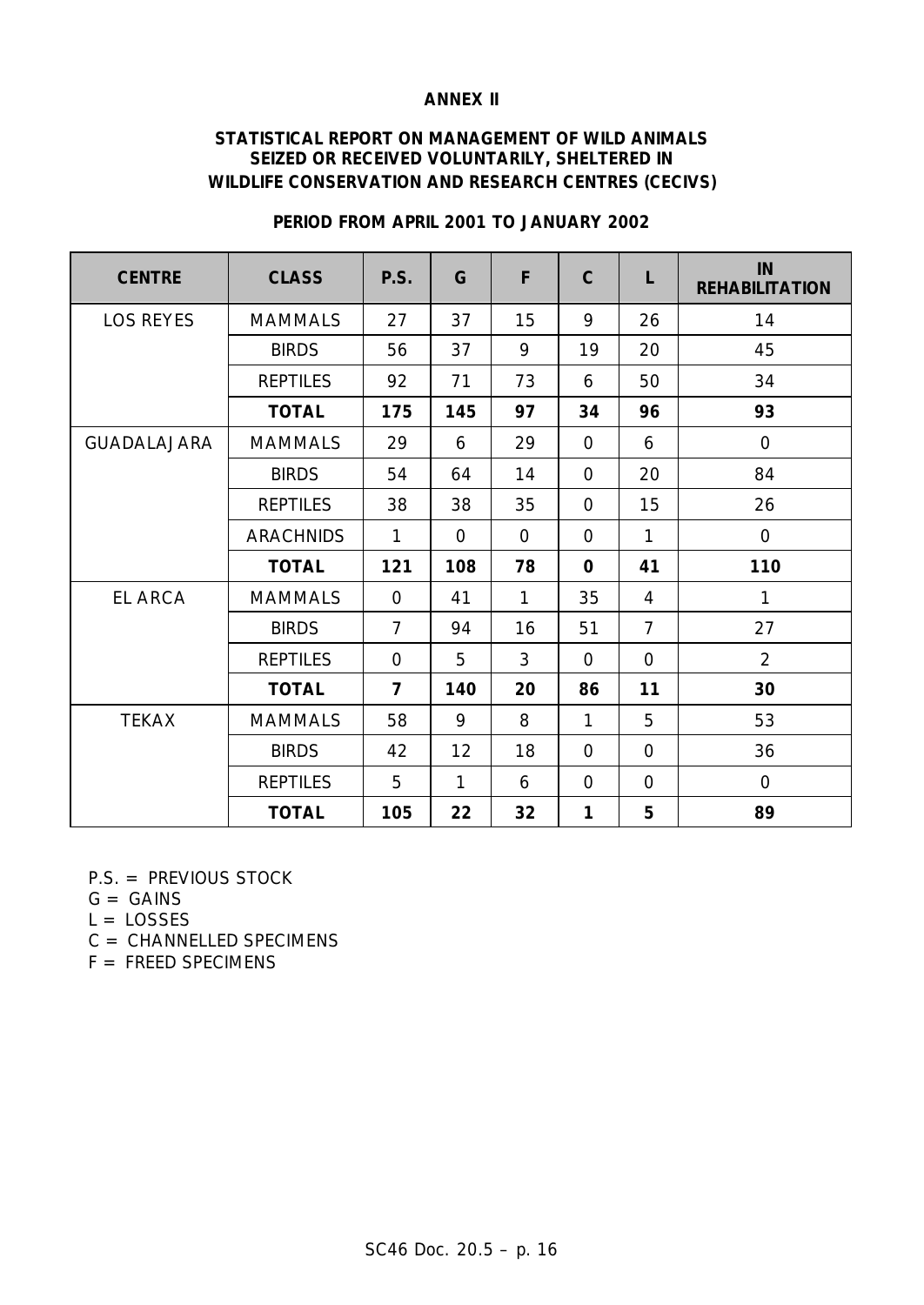### **ANNEX III**

# **UPDATED DIRECTORY OF CITES AUTHORITIES IN MEXICO**

# **MANAGEMENT AUTHORITY (MA):**

| MA         | DR. Fernando            | Autoridad Administrativa:  | Av. Revolución No | T: 052 5 624 33 10      |
|------------|-------------------------|----------------------------|-------------------|-------------------------|
| <b>MEX</b> | <b>CLEMENTE</b>         | Secretaría de Medio        | 1425 Nivel 21     | F: 052 5 624 35 88      |
|            | <b>General Director</b> | Ambiente y Recursos        | Col. Tlacopac San | E: fclement@ine.gov.mex |
|            | of Wildlife             | Naturales (SEMARNAT)       | Angel             |                         |
|            |                         | Subsecretaría de Gestión   | C.P. 01040 México |                         |
|            |                         | para la Protección General | D.F. MEXICO       |                         |
|            |                         | de Vida Silvestre          |                   |                         |

At the same address:

| José María REYES GÓMEZ (Biologist)                               | T: 052 5 624 33 12     |
|------------------------------------------------------------------|------------------------|
| Director of Promotion, Regional Development and Field Operations | E: jmreyes@iine.gob.mx |
| Miguel Angel COBIÁN GAVIÑO (Engineer)                            | T: 052 5 624 33 14     |
| Deputy Director - Assistance to the Public                       | E: mcobian@ine.gob.mx  |
| Leonel Francisco URBANO GUTIÉRREZ (M.V.Z.)                       | T: 052 5 624 36 05     |
| Head of Department- Global Conventions and Agreements            | E: lurbano@ine.gob.mx  |

# **SCIENTIFIC AUTHORITY (SA):**

| SA<br>Dr. Jorge<br><b>MEX</b><br><b>SOBERON</b><br><b>MAINERO</b><br><b>Executive Secretary</b> | Comisión Nacional para el<br>Conocimiento y Uso de la<br>Biodiversidad (CONABIO) | Liga Periférico Sur<br>4903<br>Col. Parques del<br>Pedregal C.P.<br>14010<br>Del. Tlalpan<br>México D.F.<br><b>MEXICO</b> | T: 052 55 28 91 02<br>F: 052 55 28 91 48<br>E: Jsoberon@<br>xolo.conabiol.gob.mx |
|-------------------------------------------------------------------------------------------------|----------------------------------------------------------------------------------|---------------------------------------------------------------------------------------------------------------------------|----------------------------------------------------------------------------------|
|-------------------------------------------------------------------------------------------------|----------------------------------------------------------------------------------|---------------------------------------------------------------------------------------------------------------------------|----------------------------------------------------------------------------------|

At the same address:

| Hesiquio BENITEZ DIAZ (Biologist) | T: 052 55 28 91 25               |
|-----------------------------------|----------------------------------|
| Director of External Services     | l F: 052 55 28 91 85             |
| <b>CONABIO</b>                    | E: Ubenitez@xolo.comabiol.gov.mx |